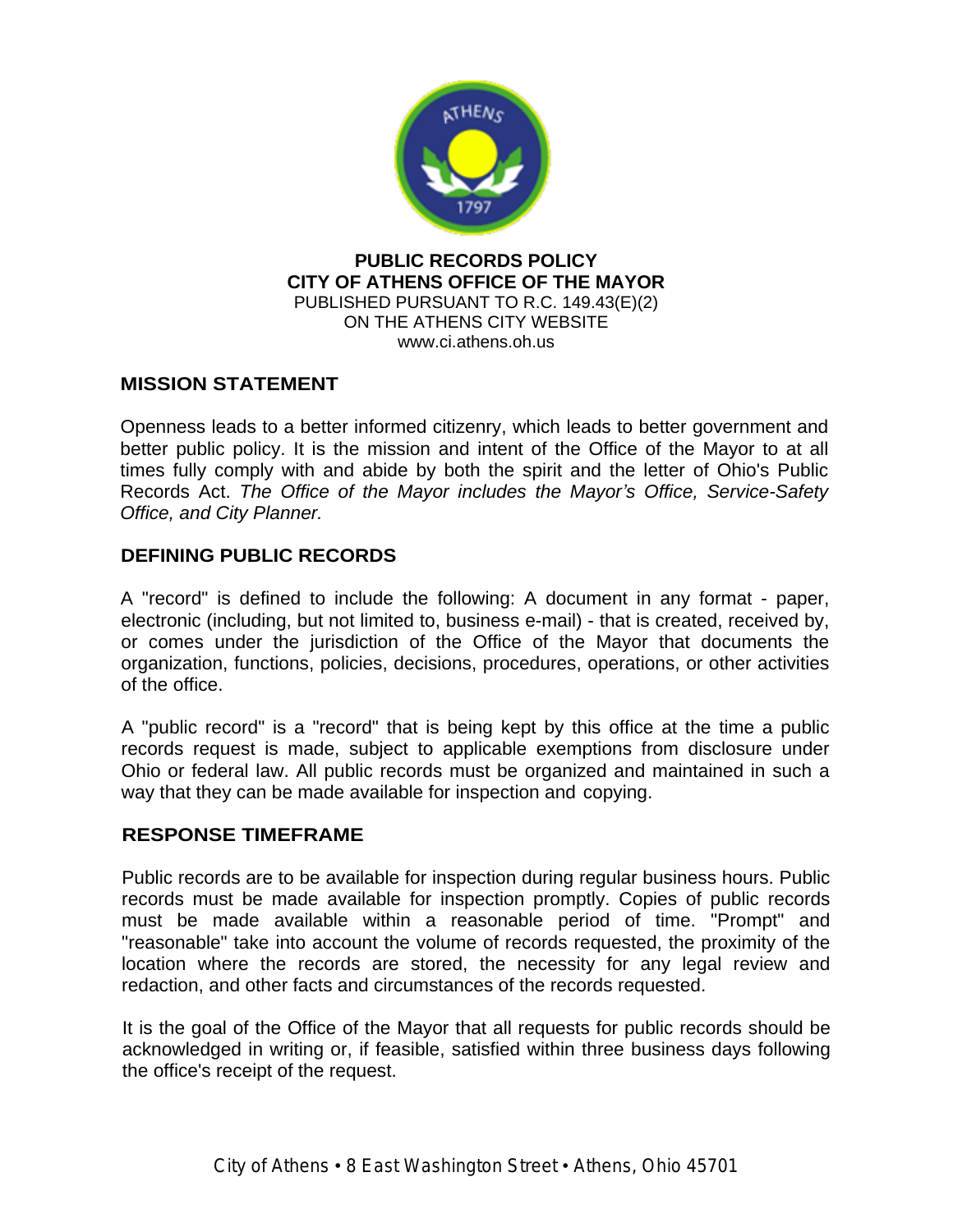# **HANDLING REQUESTS**

No specific language is required to make a request for public records. However, the requester must at least identify the records requested with sufficient clarity to allow the office to identify, retrieve, and review the records.

The requester does not have to put a records request in writing, and does not have to provide his or her identity or the intended use of the requested public record(s). It is this office's general policy that this information is not to be requested. However, the law does permit the office to ask for a written request, the requester's identity, and/or the intended use of the information requested, but only if (1) a written request or disclosure of identity or intended use would benefit the requester by enhancing the office's ability to identify, locate, or deliver the public records that have been requested; and (2) the requester is first told that a written request is not required and that the requester may decline to reveal the requester's identity or intended use.

In processing the request, the office does not have an obligation to create new records or perform a search or research for information in the office's records. An electronic record is deemed to exist so long as a computer is already programmed to produce the record through the office's standard use of sorting, filtering, or querying features. Although not required by law, the office should consider generating new records when it makes sense and is practical under the circumstances.

In processing a request for inspection of a public record, an office employee may accompany the requester during inspection to make certain original records are not taken or altered.

A copy of the most recent edition of the Ohio Sunshine Laws Manual is available via the Ohio Attorney General's website ([www.OhioAttorneyGeneral.gov/YellowBook\)](http://www.OhioAttorneyGeneral.gov/YellowBook)) for the purpose of keeping employees of the office and the public educated as to the office's obligations under Ohio's Public Records Act, Ohio's Open Meetings Act, records retention laws, and the Personal Information Systems Act.

# **ELECTRONIC RECORDS**

Records in the form of e-mail, text messaging, and instant messaging, including those sent and received via a hand-held communications device, are to be treated in the same fashion as records in other formats, such as paper or audiotape.

Public record content transmitted to or from private accounts or personal devices is subject to disclosure. All employees or representatives of this office are required to retain their e-mail records and other electronic records in accordance with applicable records retention schedules.

# **DENIAL AND REDACTION OF RECORDS**

If the requester makes an ambiguous or overly broad request or has difficulty in making a request such that the office cannot reasonably identify what public records are being requested, the request may be denied, but the office must then provide the